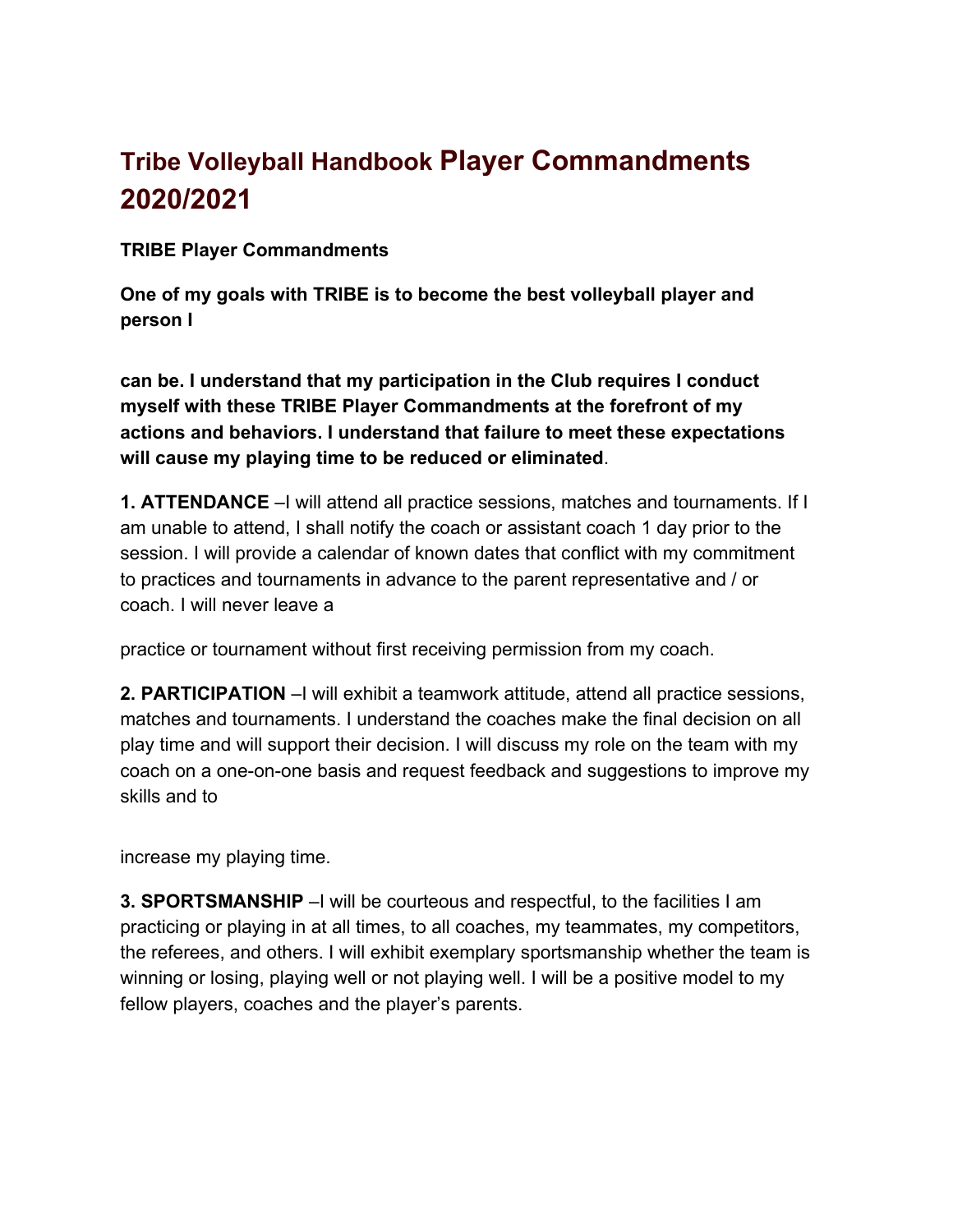**4. HELPFULNESS** - I will arrive early to all practice sessions and tournaments. I will be prepared to assist in net setup and tear-down, gym or team "campsite" cleanup, share all referee, line judge and work responsibilities.

**5. COURTESY** –I will not use any inappropriate language or gestures during practice or tournaments or while representing TRIBE.

**6. COOPERATION** –I will cooperate with my coaches and teammates and be ready to play every position in the spirit of teamwork.

**7. APPEARANCE** –I will dress appropriately, in the team uniform, for all tournaments.

**8. COMMITMENT** –I will budget my time to meet the responsibilities of being a TRIBE team member, maintaining my academic goals, and participating in social and community projects.

**9. COMMUNICATION** –I will communicate both on and off the court with my teammates and coaches for mutual understanding. If I am concerned about playing time and skill development, I will communicate directly with my coach and request help.

**10. ATTITUDE** –I will work hard at practices and tournaments. I will take the time together as a team seriously. I will be attentive and focused on my coach's

instruction. I will embrace their suggestions for improvement with eagerness and appreciation from my coach. I will be responsive to their requests and be willing to try new or different things.

| Athlete's Signature Date | Parent's           |
|--------------------------|--------------------|
| Signature Date           | Parent's Signature |
| Date                     |                    |

\_\_\_\_\_\_\_\_\_\_\_\_\_\_\_\_\_\_\_\_\_\_\_\_ \_\_\_\_\_\_\_\_\_\_\_\_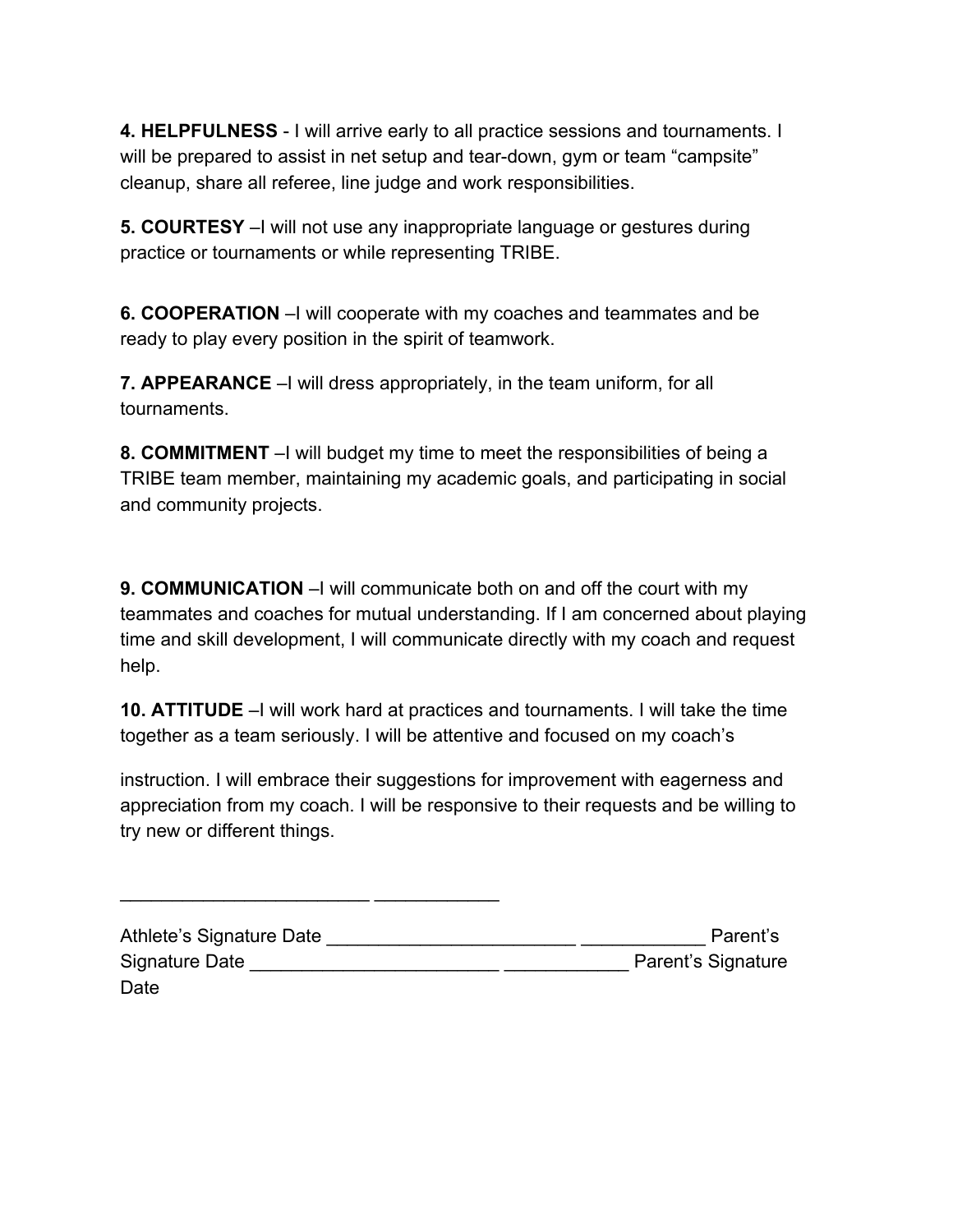# **Team Philosophy**

#### **Elite and Cardinal, - Travel Teams**

This team level requires the **greatest level** of financial, travel, time, and attitude

**commitment** towards playing TRIBE volleyball. As such, for both in- Region and out-of- Region competitive tournament events, all **playing time** for the team players **is based on what the Head and Assistant Coaches' feel will win**. This includes all decisions on rotation, substitutions, starting player assignments, etc.

This means that there will be **uneven playing time** for the players and the decision are based on the coaches' discretion and his / her goals for the team. The Coach, Player, and Parent **Commandments** are to be applied to assure that any issues are proactively dealt with.

In addition, these **Elite / Cardinal teams are expected to participate** in all of the **In- Region tournaments**, typically 2 to 6, **1 team (and possibly 2 teams) register for a**

**berth to the National Tournament in July**. They will also play **in 2 to 5 Out-of-Region** tournaments, including possible events like, Big South, Colorado Crossroads, NEQ, and others as defined in the season budget and noted in the dues. **Regional/Local Teams**

These team levels require **a lesser level** of financial, travel, time, **But the attitude**

**commitment and seriousness** of each players' commitment towards playing TRIBE Volleyball Club **is mandatory to be equally as high as the 1 team**.

For these levels, both In-Region and Out-of-Region competitive tournament events, all playing time for the team players is based on what the Head and Assistant coaches feel will develop his/ her team and players skills. This will allow players more opportunities to learn and succeed, while still teaching and coaching to win. Decisions on the rotation, substitutions, starting player assignments, etc., may be made to develop a player versus always playing and starting the "best" players on the team.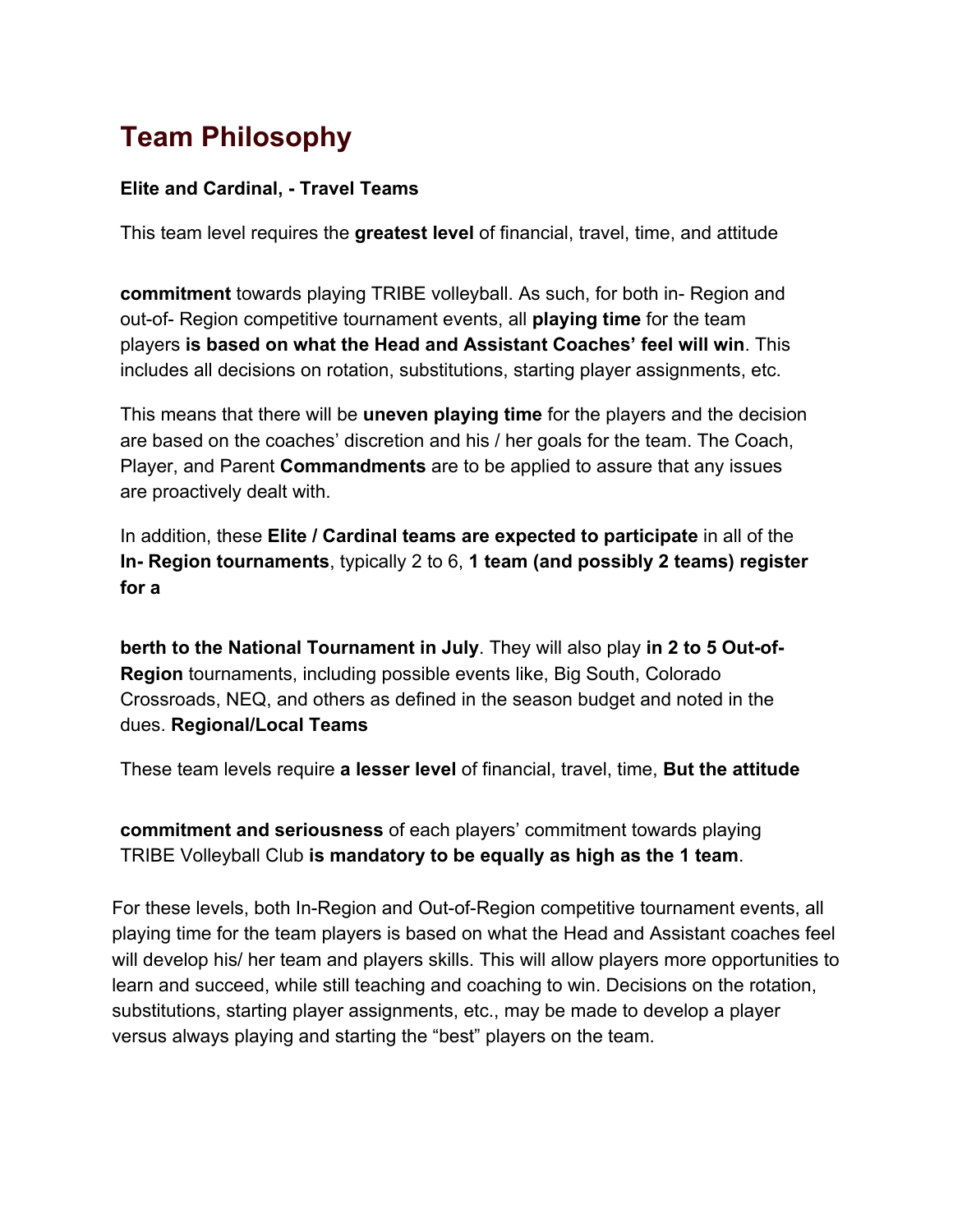**Note: Coaches...**this does not mean that you must have all players to play on a precise exact and the same amount of court time. Be aware there is a balance between teaching the team to "want to win" and your decision to show up and to play just to play. The intent of this philosophy is to **work hard to win**, but not at the expense of losing out on providing an opportunity for you to teach and for those players to develop and learn. The Coach, Player, Parent Commandments are to be applied to assure no issues or that any issues proactively dealt with. Playing time for players, will be close but not necessarily balanced for all. Some players will get more playing time and some players will get less.

# **Minor Athlete Abuse Prevention Policies**

## **Covered Organizations/LAOs are required to implement the following athlete abuse prevention policies**

To satisfy these requirements, USA Volleyball provides these policies to USAV member clubs. Clubs may choose to implement stricter standards.

#### **SafeSport Club Policies**

- 1. One-on-One Interactions, including meetings and individual training sessions (Clubs are required to establish reasonable procedures to limit one-on one interactions, as set forth in federal law)
- 2. Massages and rubdowns/athletic training modalities Locker rooms and changing areas
- 3. Social media and electronic communications
- 4. Local travel
- 5. Team travel

## **SafeSport Club Policies**

- 6. One-on-One Interactions, including meetings and individual training sessions (Clubs are required to establish reasonable procedures to limit one-on one interactions, as set forth in federal law)
- 7. Massages and rubdowns/athletic training modalities Locker rooms and changing areas
- 8. Social media and electronic communications.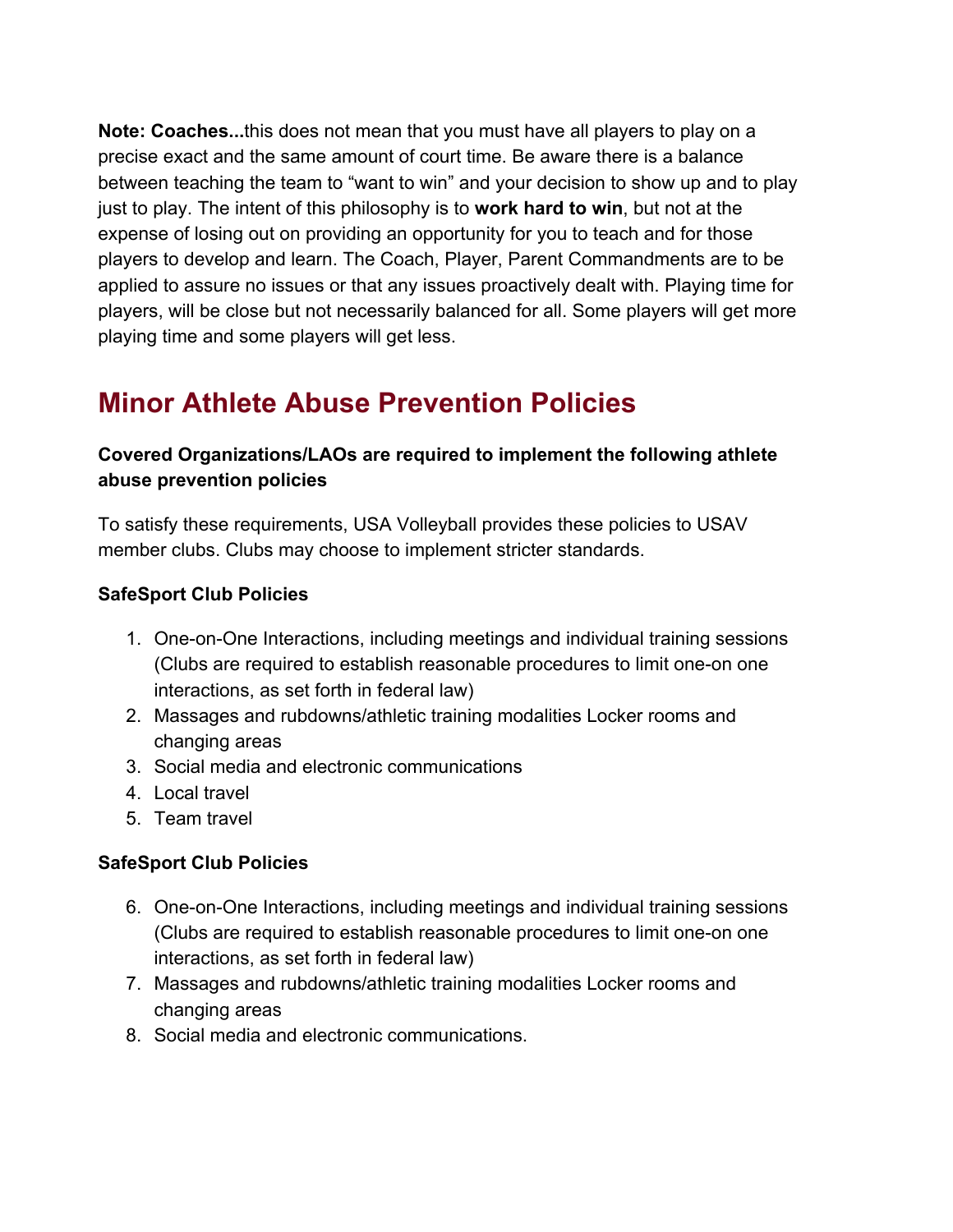#### **SafeSport Club Policies**

- 9. One-on-One Interactions, including meetings and individual training sessions (Clubs are required to establish reasonable procedures to limit one-on one interactions, as set forth in federal law)
- 10.Massages and rubdowns/athletic training modalities Locker rooms and changing areas
- 11.Social media and electronic communications
- 12.Local travel
- 13.Team travel

These policies shall apply to the following:

1) Adult members at a facility that is either partially or fully under the jurisdiction of a

# **FLORIDA REGION CLUB**

2) Adult members who have regular contact with amateur athletes who are minors

3) Any adult authorized by **FLORIDA REGION CLUB** that may have regular contact with or authority over an amateur athlete who is a minor

4) Adult staff and board members of a **FLORIDA REGION CLUB** (Collectively

"Applicable Adult" for the purposes of this policy)

# **POLICY 1 - ONE-ON-ONE INTERACTIONS**

## **Observable and interruptible**

One-on-one interactions between a minor athlete and an Applicable Adult (who is not the minor's legal guardian) at a facility partially or fully under the jurisdiction of a **FLORIDA REGION CLUB** are permitted if they occur at an observable and interruptible distance by another adult.

One-on-one interactions between minor athletes and an Applicable Adult (who is not the minor's legal guardian) at a facility partially or fully under the jurisdiction of a Covered Organization/LAO are prohibited, except in the circumstances described in meetings with mental health care professionals and health care providers of this section and under emergency circumstances.

Meetings between Applicable Adults and minor athletes at a facility partially or fully under the jurisdiction of a **FLORIDA REGION CLUB** may only occur if another adult is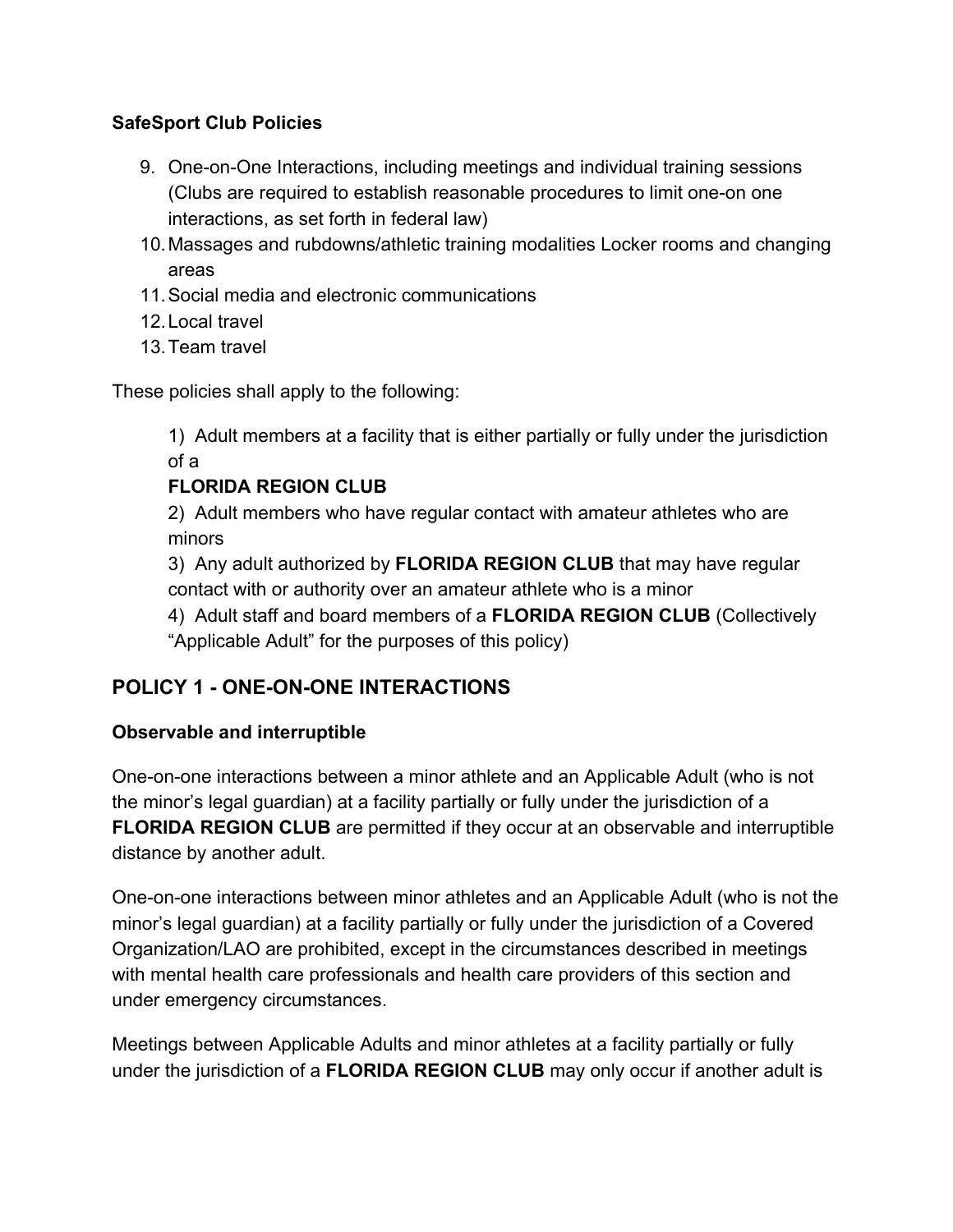present, except under emergency circumstances. Such meetings must occur where interactions can be easily observed and at an interruptible distance from another adult.

If a one-on-one meeting takes place in an office at a facility partially or fully under the jurisdiction of a **FLORIDA REGION CLUB,** the door to the office must remain unlocked and open. If available, it will occur in an office that has windows, with the windows, blinds, and/ or curtains remaining open during the meeting.

#### **Meetings with mental health care professionals and health care providers**

If a mental health care professional and/or health care provider meets with minor athletes at a facility partially or fully under the jurisdiction of **FLORIDA REGION CLUB**, a closed- door meeting may be permitted to protect patient privacy provided that:

The door remains unlocked and another adult is present at the facility.

The other adult is advised that a closed-door meeting is occurring written legal guardian consent is obtained in advance by the mental health care professional and/or health care provider, with a copy provided to the organization.

#### **Individual training sessions**

Individual training sessions between Applicable Adults and minor athletes are permitted at a facility partially or fully under the jurisdiction of **FLORIDA REGION CLUB** if the training session is observable and interruptible by another adult. It is the responsibility of the

Applicable Adult to obtain the written permission of the minor's legal guardian in advance of the individual training session if the individual training session is not observable and interruptible by another adult. Permission for individual training sessions must be obtained at least every six months. Parents, guardians, and other caretakers must be allowed to observe the training session.

# **POLICY 2 - MASSAGES AND RUBDOWNS/ATHLETIC TRAINING MODALITIES**

Any massage or rubdown/athletic training modality performed at a facility or a training or competition venue under the jurisdiction of **FLORIDA REGION CLUB** must be conducted in an open and interruptible location. Any massage of a minor athlete must be done with at least one other adult present and must never be done with only the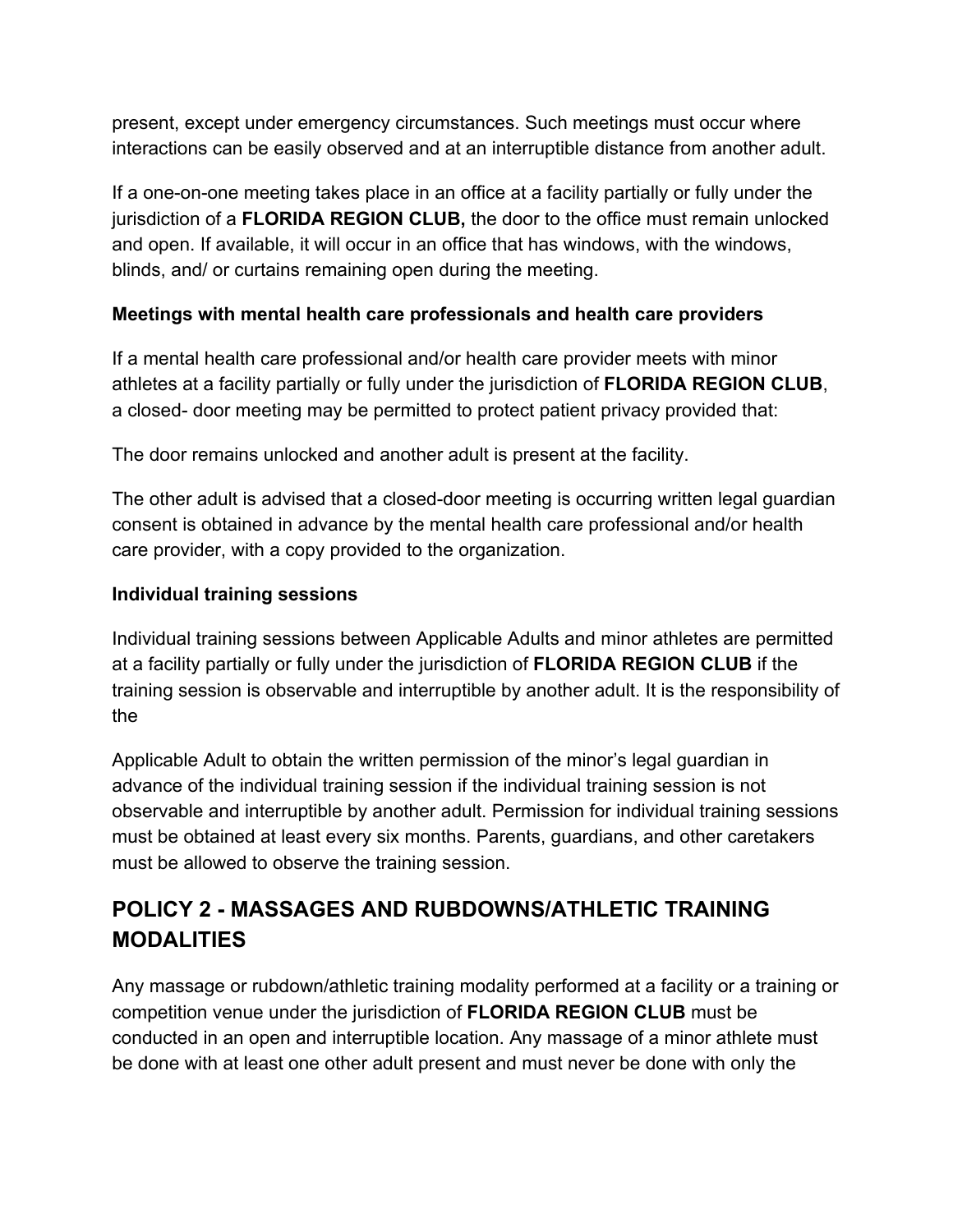minor athlete and the person performing the massage or rubdown/athletic training modality in the room.

# **LOCKER ROOMS AND CHANGING AREAS Non-exclusive facility**

If **FLORIDA REGION CLUB** uses a facility not fully under their jurisdiction (for, e.g., training or competition or similar events) and the facility is used by multiple constituents, Applicable Adults in categories 1 through 4 are nonetheless required to adhere to the rules set forth herein..

## **Use of recording devices**

Use of any device's (including a cell phone's) recording capabilities, including voice recording, still cameras and video cameras in locker rooms, changing areas, or similar spaces at a facility under the jurisdiction of **FLORIDA REGION CLUB** is prohibited. Exceptions may be made for media and championship celebrations, provided that such exceptions are approved by the **FLORIDA REGION CLUB** and two or more Applicable Adults are present.

# **Undress**

Under no circumstances shall an unrelated Applicable Adult at a facility under the jurisdiction of **FLORIDA REGION CLUB** intentionally expose his or her breasts, buttocks, groin, or genitals to a minor athlete.

# **One-on-one interactions**

Except for athletes on the same team, at no time are unrelated Applicable Adults permitted to be alone with a minor athlete in a locker room or changing area when at a facility under the partial or full jurisdiction of **FLORIDA REGION CLUB** , except under emergency circumstances.

If **FLORIDA REGION CLUB** is using a facility that only has a single locker room or changing area, separate times will be designated for use by Applicable Adults, if any.

## **Monitoring**

**FLORIDA REGION CLUB** will regularly and randomly monitor the use of locker rooms and changing areas at facilities under their jurisdiction to ensure compliance with these policies.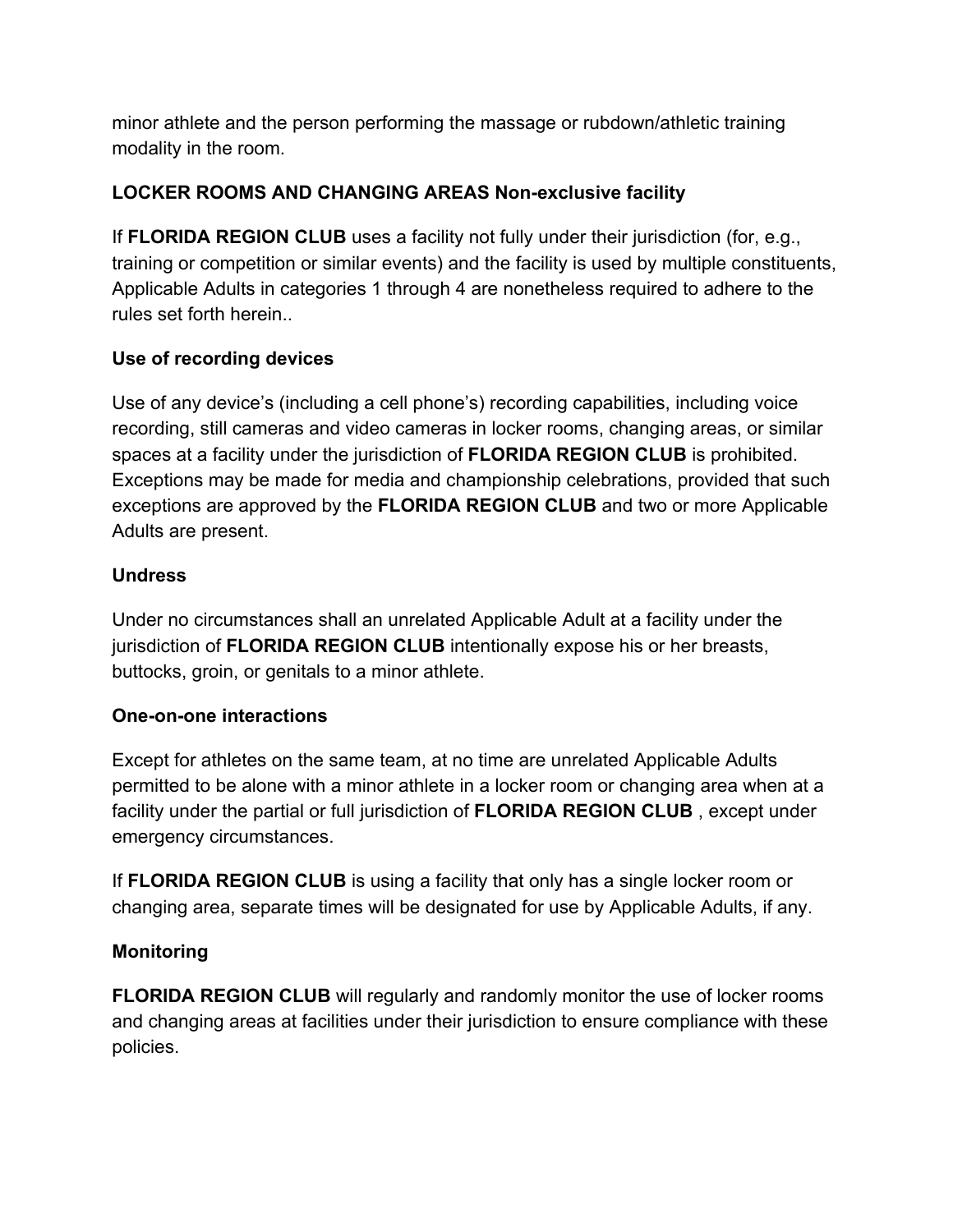# **POLICY 3 - SOCIAL MEDIA & ELECTRONIC COMMUNICATIONS**

As part of the FLORIDA **REGION CLUB** emphasis on athlete safety, all electronic communications between a coach and athlete must be professional in nature and for the purpose of communicating information about team activities.

#### **Content**

All electronic communication originating from Applicable Adults to minor athletes must be professional in nature.

#### **Open and transparent**

Absent emergency circumstances, if an Applicable Adult with authority over minor athletes needs to communicate directly with a minor athlete via electronic communications (including social media), another Applicable Adult or the minor athlete's legal guardian will be copied.

If a minor athlete communicates to an Applicable Adult (with authority over the minor athlete) privately Uirst, said Applicable Adult should respond to the minor athlete with a copy to another Applicable Adult or the minor athlete's legal guardian.

When an Applicable Adult with authority over minor athletes communicates electronically to the entire team, said Applicable Adult will copy another adult.

Minor athletes may "friend" the organization's official page.

#### **Facebook, Myspace, blogs, and similar sites**

Coaches may not have athletes of **FLORIDA REGION CLUB**'s Team join a personal social media page. Athlete members and parents can friend the official **FLORIDA REGION CLUB's** Team page and coaches can communicate to athlete members though the site. All posts, messages, text, or media of any kind between coach and athlete must be professional in nature and for the purpose of communicating information about team activities or for team-oriented motivational purposes.

#### **Twitter, instant messaging and similar media**

Coaches and athletes may "follow" each other. All posts between coach and athlete must be for the purpose of communicating information about team activities.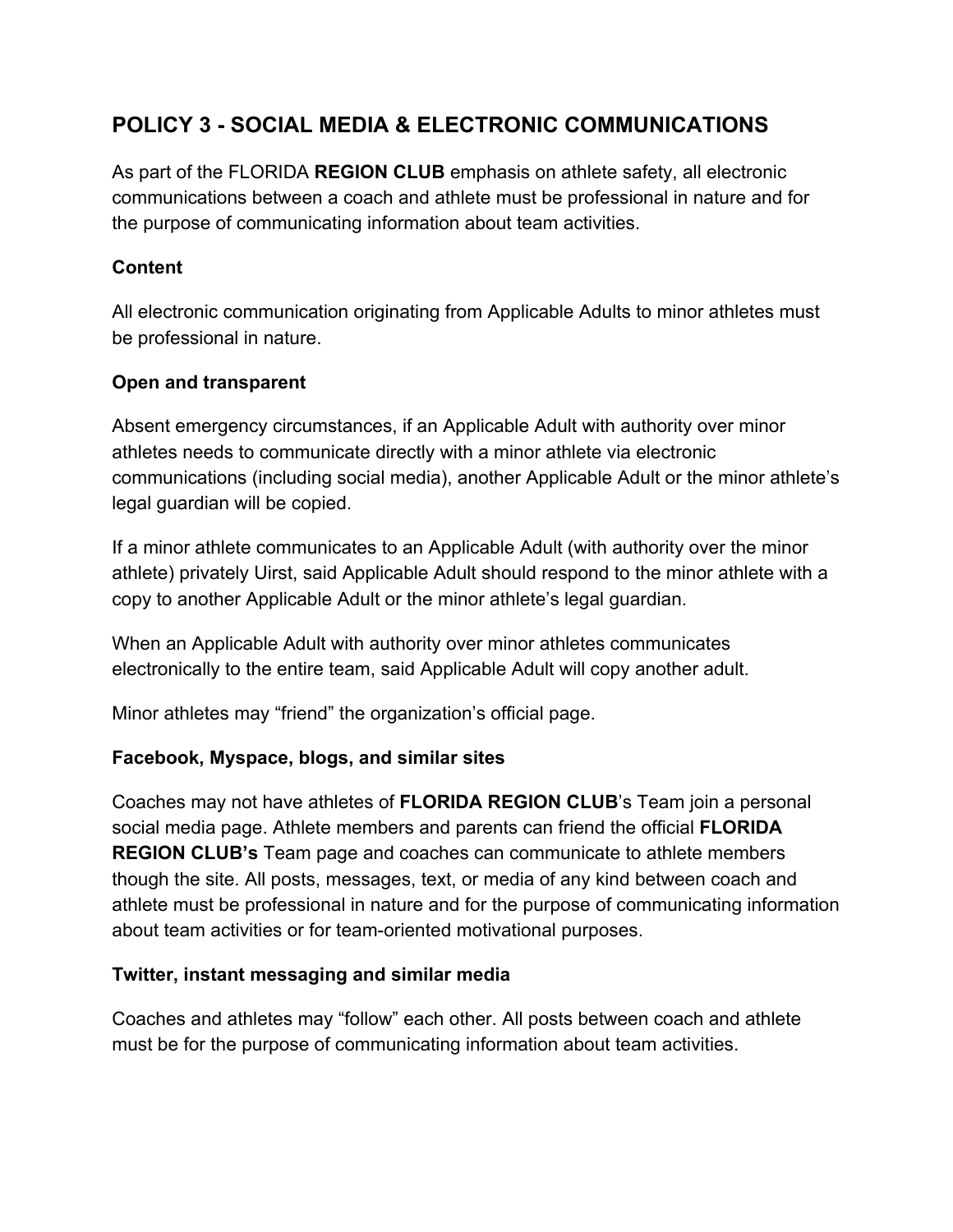#### **Email and similar/electronic communications**

Athletes and coaches may use email to communicate. All email content between coach and athlete must be professional in nature and for the purpose of communicating information about team activities. Where the coach is a staff member and/or volunteer, email from a coach to any athlete we recommend comes from the club website email center (the coach's return email address will contain "@CLUB.com").

#### **Texting and similar electronic communications**

Texting is allowed between coaches and athletes. All texts between coach and athlete must be professional and for the purpose of communicating information about team activities.

#### **Electronic imagery**

From time to time, digital photos, videos of practice or competition, and other publicly obtainable images of the athlete – individually or in groups – may be taken. These photos and/or videos may be submitted to local, state or national publications, used in club videos, posted on club or club associated websites, or offered to the club families seasonally on disc or other electronic form. It is the default policy of **FLORIDA REGION CLUB** to allow such practices as long as the athlete or athletes are in public view and such imagery is both appropriate and in the best interest of the athlete and the club. Imagery must not be contrary to any rules as outlined in **FLORIDA REGION CLUB's** Participant Safety Handbook.

#### **Request to discontinue all electronic communication or imagery**

The parents or guardians of an athlete may request in writing that their child not be contacted by any form of electronic communication by coaches or Applicable Adults subject to this policy. (Photography or videography). The **FLORIDA REGION CLUB** will abide by any such request that their minor athlete not be contacted via electronic communication, absent emergency circumstances.

#### **Misconduct**

Social media and electronic communications can also be used to commit misconduct (e.g., emotional, sexual, bullying, harassment, and hazing). Such communications by coaches, staff, volunteers, administrators, officials, parents or athletes will not be tolerated and are considered violations of our Participant Safety Handbook.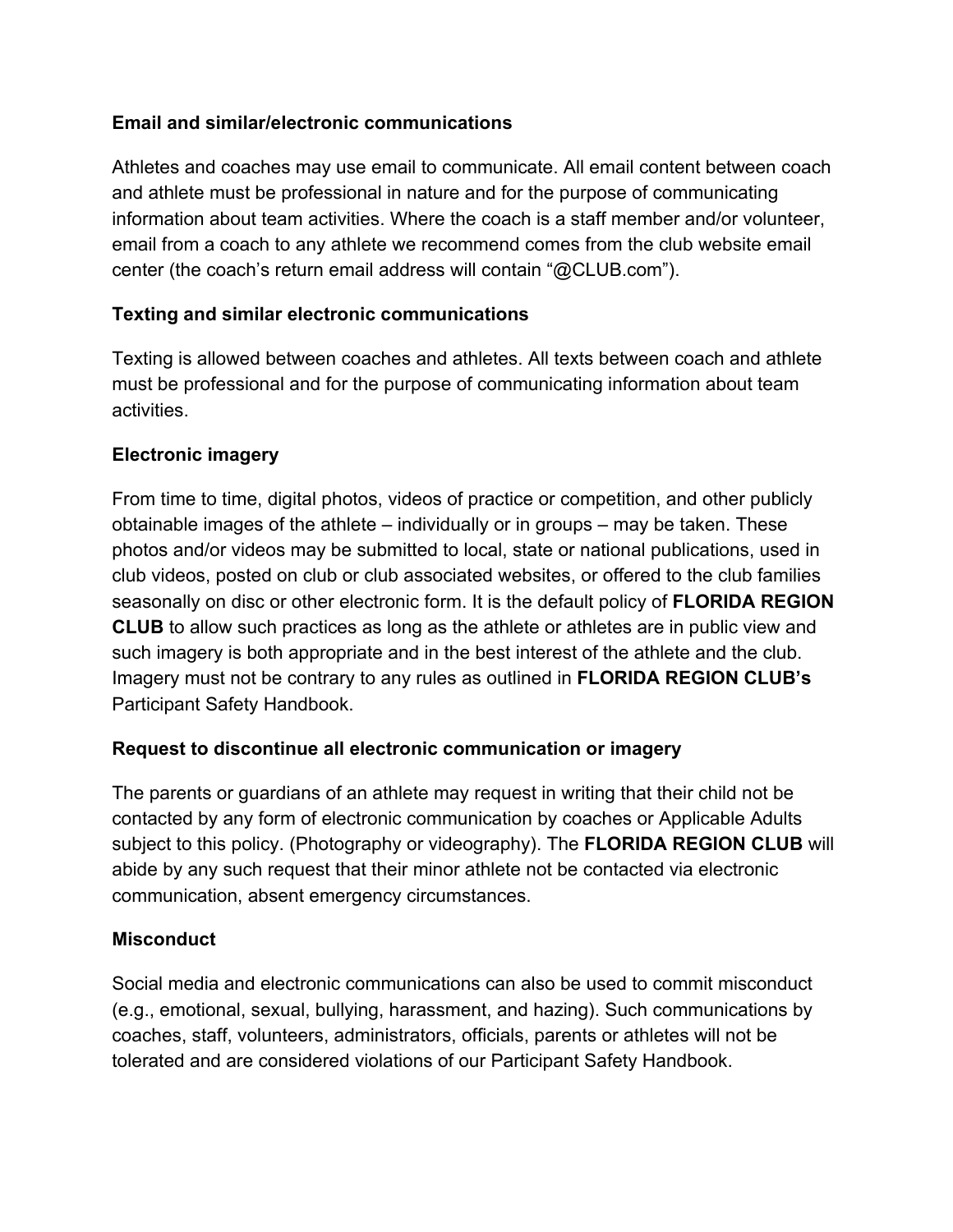#### **Violations**

Violations of **FLORIDA REGION CLUB's** Electronic Communications and Social Media Policy should be reported to your immediate supervisor, a **FLORIDA REGION CLUB** administrator or a member of **FLORIDA REGION CLUB**'s Participant Safety Committee for evaluation. Complaints and allegations will be addressed under **FLORIDA REGION CLUB's** Disciplinary Rules and Procedure.

#### **LOCAL TRAVEL & TEAM TRAVEL**

This policy shall apply to:

1) Adult members who have regular contact with amateur athletes who are minors

2) Any adult authorized by **FLORIDA REGION CLUB** to have regular contact with or authority over an amateur athlete who is a minor.

3) Adult staff and board members of **FLORIDA REGION CLUB** (Collectively "Applicable Adult" for the purposes of this policy)

# **POLICY 4 - LOCAL TRAVEL**

Local travel consists of travel to training, practice, and competition that occurs locally and does not include coordinated overnight stay(s).

## **Transportation**

Applicable Adults who are not also acting as a legal guardian, shall not ride in a vehicle alone with an unrelated minor athlete, absent emergency circumstances, and must have at least two minor athletes or another adult at all times, unless otherwise agreed to in writing by the minor athlete's parent/legal guardian in advance of each local travel.

# **TRIBE Grievance Process**

## **As stated in your Online Contract there will be NO REFUNDS Given**

**There are two aspects of this TRIBE Grievance Process. The first is when a player or parent has an issue or concern with the TRIBE coach or team. The second is when the TRIBE coach has an issue with a parent or player. There is a 24-hour rule that no parent can voice a concern about playing time proceeding a tournament.**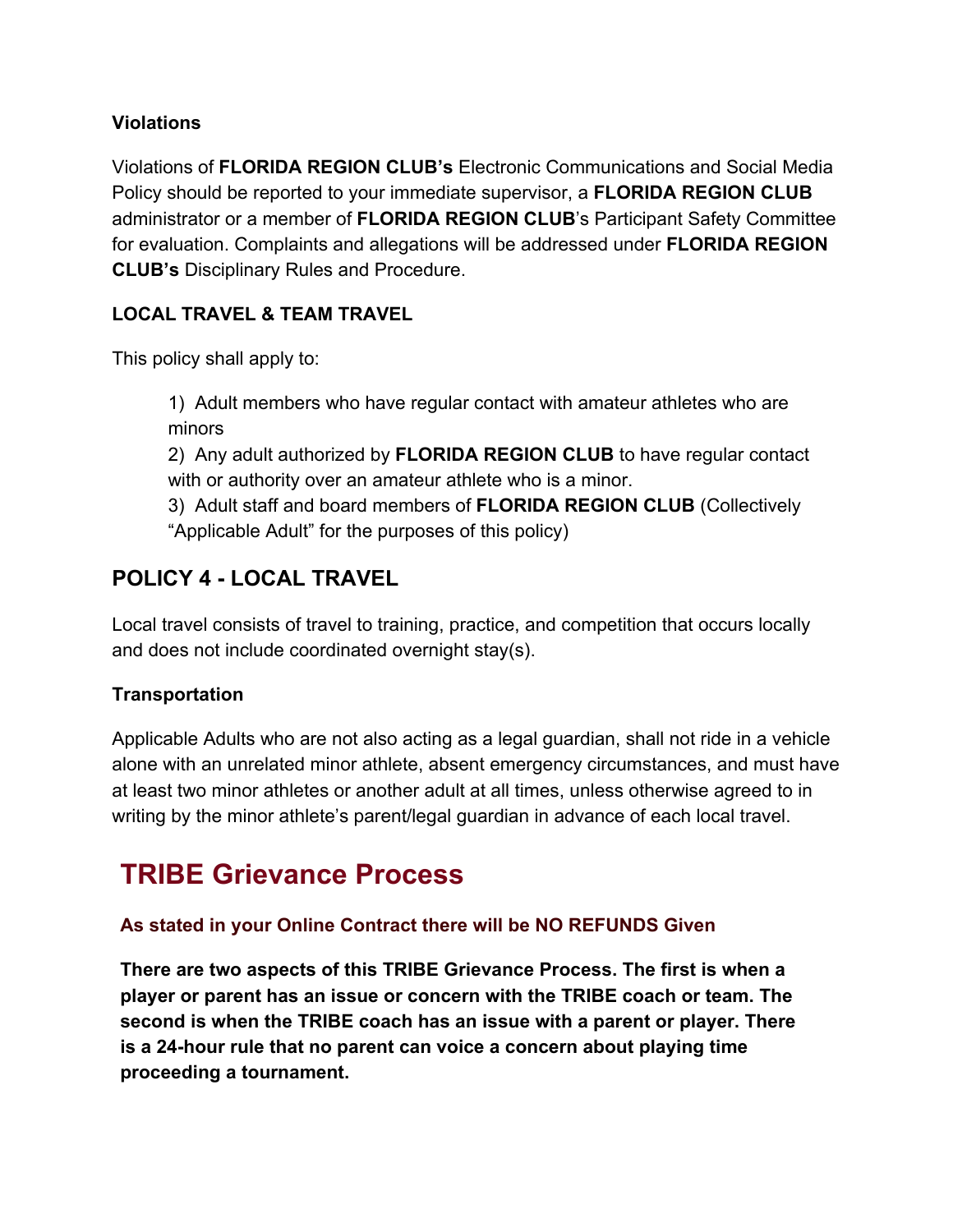#### **PLAYER OR PARENT -If a player or parent has a concern or issue with a coach, the following procedure will be followed:**

**1. STEP 1** -The player should discuss the concern / issue with their coach and work to a mutually agreeable solution. None of the coaches should be considered unapproachable.

TRIBE strives to ensure all coaches are willing to listen to a player's concern. Until the coach is made aware of the concern/ issue, nothing can be done to alleviate it. To Benefit the player, it is preferred to avoid waiting until the end of the season to voice any concerns

**2. STEP 2** -If the concern / issue is not resolved to the player's satisfaction, the player and her parents may make an appointment to privately speak with the coach.

**3. STEP 3** -If a solution is still not reached, a player or parent can contact the Club Director to set up a meeting with the player, parents, coach.

**4. STEP 4**–Agree to disagree. If a solution is still not reached, a player or parent can elect to resign as a member of TRIBE. **There will be NO REFUND Given.**

## **COACH -If a coach has a concern or issue with a parent or player, the following procedure will be followed:**

**1. STEP 1** -The coach will verbally express their concern / issue with parent or player. A review of the Parent and Player TRIBE Commandments will be suggested.

**2. STEP 2** -If the concern / issue recurs, the Coach will issue the parent or player a "yellow" card. The "yellow" card is a final warning to the parent or player that continued behavior is the "last straw" prior to ejection from the practice or tournament.

**3. STEP 3** -If the parent or player behavior continues to be inconsistent with the Parent and Player TRIBE Commandments, the Coach will issue the parent or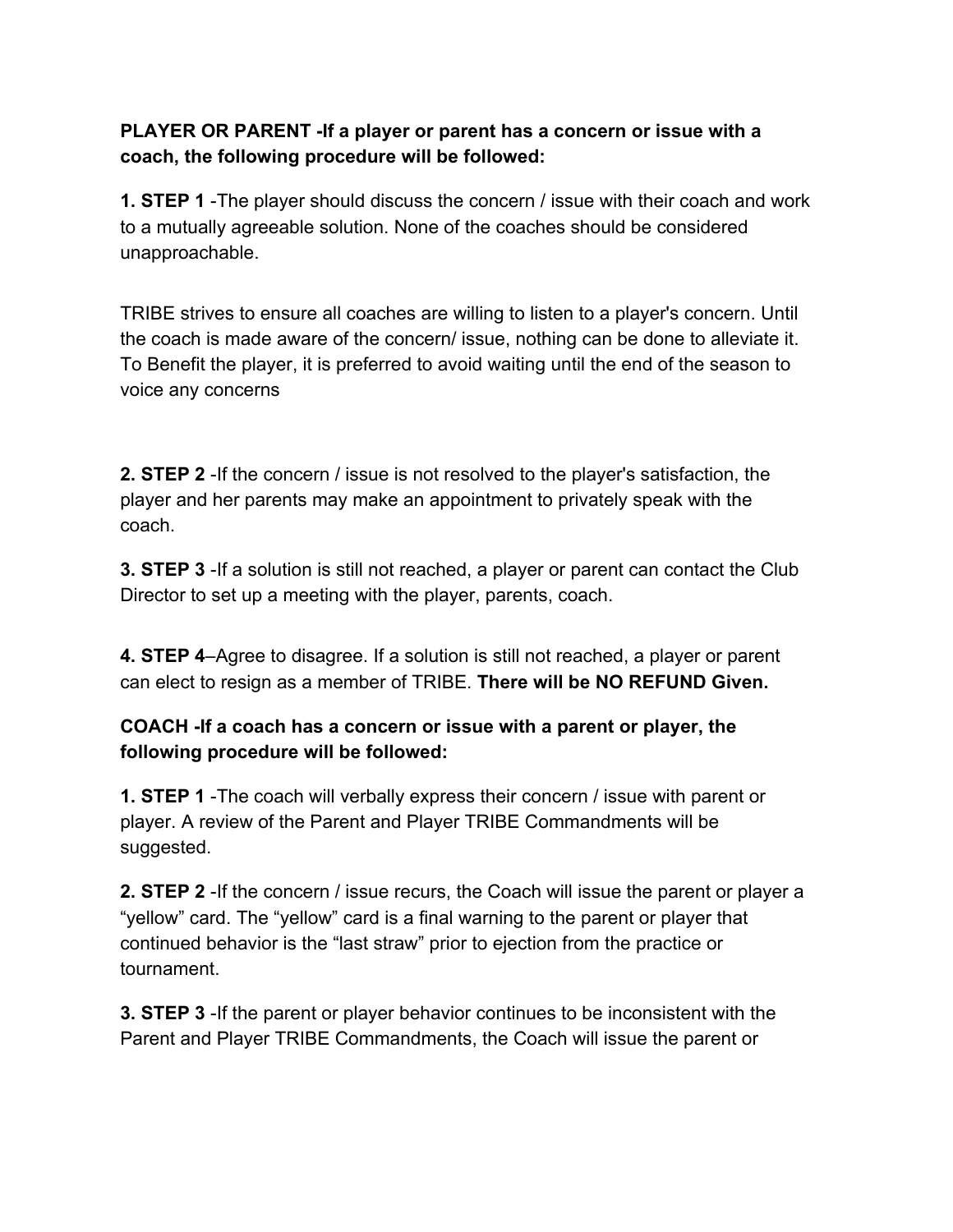player a "red" card. The "red" card is an official ejection from the practice or tournament. There is no appeal process.

# **The Parent and Player TRIBE Commandments are the guiding principles for determining what is or is not inappropriate behavior for the "yellow" and "red" card situations.**

Athlete's signature and date \_\_\_\_\_\_\_\_\_\_\_\_\_\_\_\_\_\_\_\_\_\_\_\_\_\_\_\_\_\_\_ Parent's signature and date **and the set of the set of the set of the set of the set of the set of the set of the set of the set of the set of the set of the set of the set of the set of the set of the set of the set of the set of** 

# Club Release Policy

**\_\_\_\_\_\_\_\_\_\_\_\_\_\_\_\_\_\_\_\_\_\_\_\_\_\_\_\_\_\_\_**

If an athlete/family decides to depart Tribe Volleyball during the respective season, the following steps must take place:

Release Policy:

STEP 1 - The athlete/family in question must submit a written request for release to the Club Director, Dean Barboza, tribevball@gmail.com and to the Florida Region at registrar@FloridaVolleyball.org stating the reason for the request.

STEP 2 - Club will release the athlete immediately once the following item(s) have been completed:

1. Members must remit all financial obligations agreed upon contractually. Payment Option – Member pays full cost of season. Members will get no refund for payments already received.